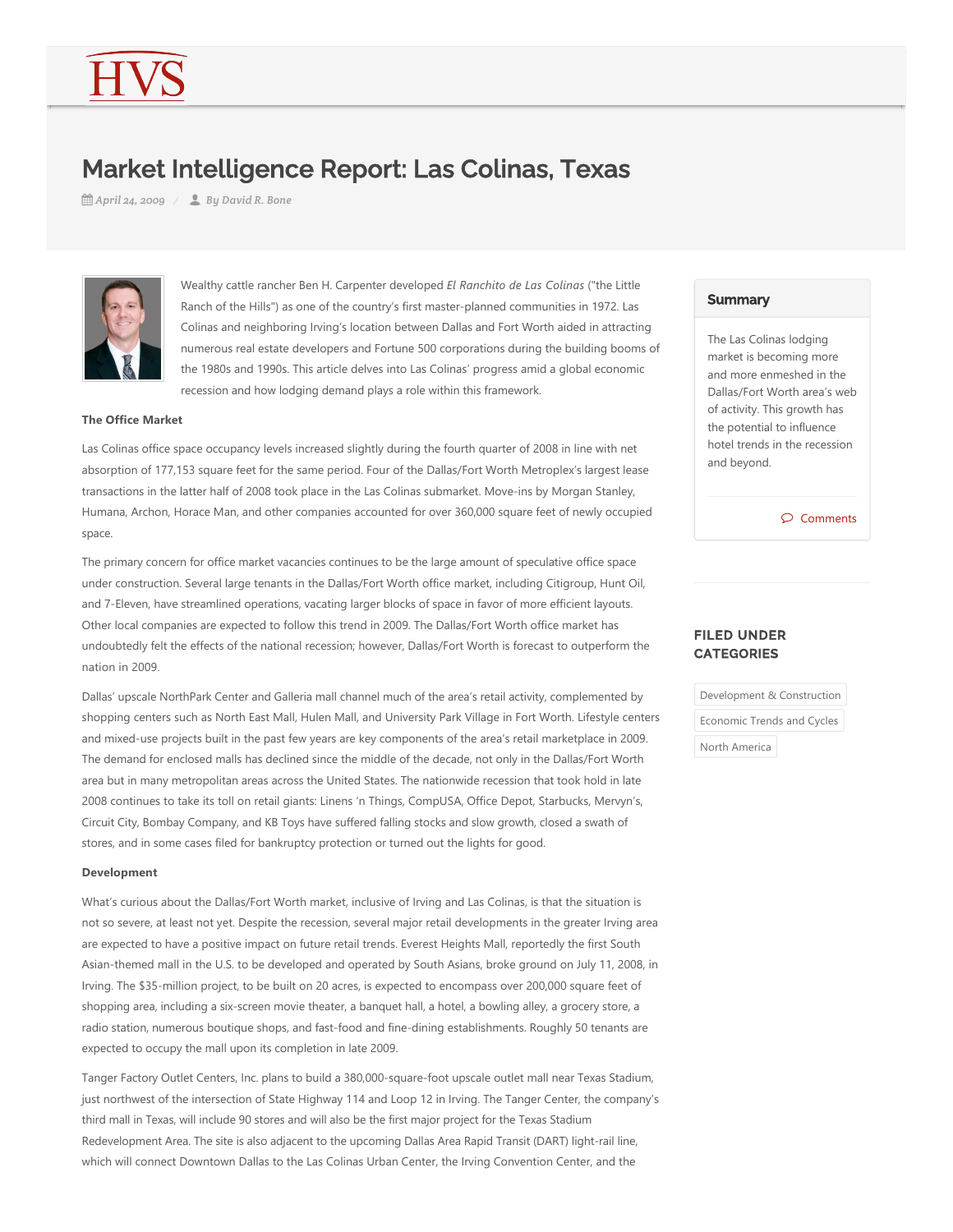Dallas/Fort Worth International Airport. The light‐rail line opens up opportunities for visitors to experience different landmarks and attractions throughout the Metroplex without having to resort to the area's maze of highways. The enhanced transportation option of the rail line should therefore become a helpful tool in marketing area hotels.

The development of the Las Colinas Urban Center in the area surrounding Lake Carolyn is perhaps the biggest key to growth in the heart of Las Colinas. Major projects in this master‐planned, mixed‐use development include construction of the Irving Convention Center at Las Colinas (slated to open in November of 2010) and the open‐air Entertainment District, inclusive of a 300,000‐square‐foot entertainment venue, a 3,500‐seat concert hall, several live music stages, a movie theater, ten themed restaurants, and numerous shops. Several other developments are in the planning stage, including Water Street, Las Colinas Station, North Shore, and Las Colinas Peninsula. The latter projects are expected to add over 3,500 residential units, roughly 3.2 million square feet of office and retail space, and two upscale hotels. When all of the development around Lake Carolyn wraps up, Las Colinas stands to have almost 11,000 residential units; 1,575 hotel rooms; 840,000 square feet of retail space; and 7.8 million square feet of office space.

The previously mentioned convention center and Entertainment District will be the key drivers for commercial, group, and leisure demand at area hotels. The 275,000‐square‐foot convention center, which will be able to accommodate 4,000 attendees for a general session or sporting event, will target large groups for which hotel meeting space proves insufficient. These include corporate meetings, trade shows, regional events, and sporting events. A privately developed headquarters hotel, tentatively slated to open in 2011, is planned for a location adjacent to the convention center.

#### **Transportation**

Three major infrastructure projects, planned for completion in 2010/11, will soon enhance transportation to the greater Irving area. The \$518‐million Irving Diamond Interchange will eventually provide a seamless vehicular channel between Irving/Las Colinas and the Greater Dallas area. The project consists of a convergence of major Dallas/Fort Worth highways, including State Highways 183 and 114, Loop 12, Interstate 35E, Spur 482, Trinity Parkway, and the DART Orange Line.

DART's 14‐mile Orange Line is a key component of a regional rail expansion that will lead to the doubling of DART's rail network to more than 90 miles by 2013. The Orange Line will run through Downtown Dallas to Bachman Station in Northwest Dallas. From Bachman Station, the Orange Line will head northwest to the Las Colinas Urban Center in 2011 and the Dallas/Fort Worth International Airport in 2013.

The North Texas Tollway Authority (NTTA) is planning to extend the western President George Bush Turnpike terminus south to Interstate 20 through the city of Grand Prairie, forming a half loop around the city of Dallas. This phase is still in the early stages and the NTTA has not released a completion date; however, construction on the State Highway 161 Toll Road south of State Highway 183 is in progress. The completion of the toll road south of State Highway 183 will dilute traffic congestion in and around the area south of Irving.

Dallas/Fort Worth International Airport is one of the nation's largest airports and a major supplier of lodging demand for hotels in the greater Irving and Las Colinas area. The airport, which is undergoing a \$45‐million renovation, served over 57 million passengers in 2008. The enhanced facilities should prepare the airport for handling even greater passenger numbers once the economy rebounds.

## **New Hotels**

Several upscale, branded‐boutique hotels have recently entered or are on their way to the Las Colinas market. The 136‐room aloft opened in October of 2008, and construction has resumed on a 200‐room NYLO Hotel, which is set to open in September of 2009. The NYLO Hotel will feature a 3,000-square-foot ballroom with a dramatic urban loft design, an expansive outdoor courtyard, and The Loft signature restaurant. A 123‐room element hotel is under construction on the north side of Irving, along Interstate 635 near the Dallas/Fort Worth International Airport. The element, a stylish, environmentally-friendly, extended-stay hotel, is slated to open on June 11, 2009.

#### **Conclusion**

The recession has resulted in slight declines in average rate and occupancy in the Irving/Las Colinas lodging market since late 2008, but the market is well positioned to persevere through the macroeconomic situation